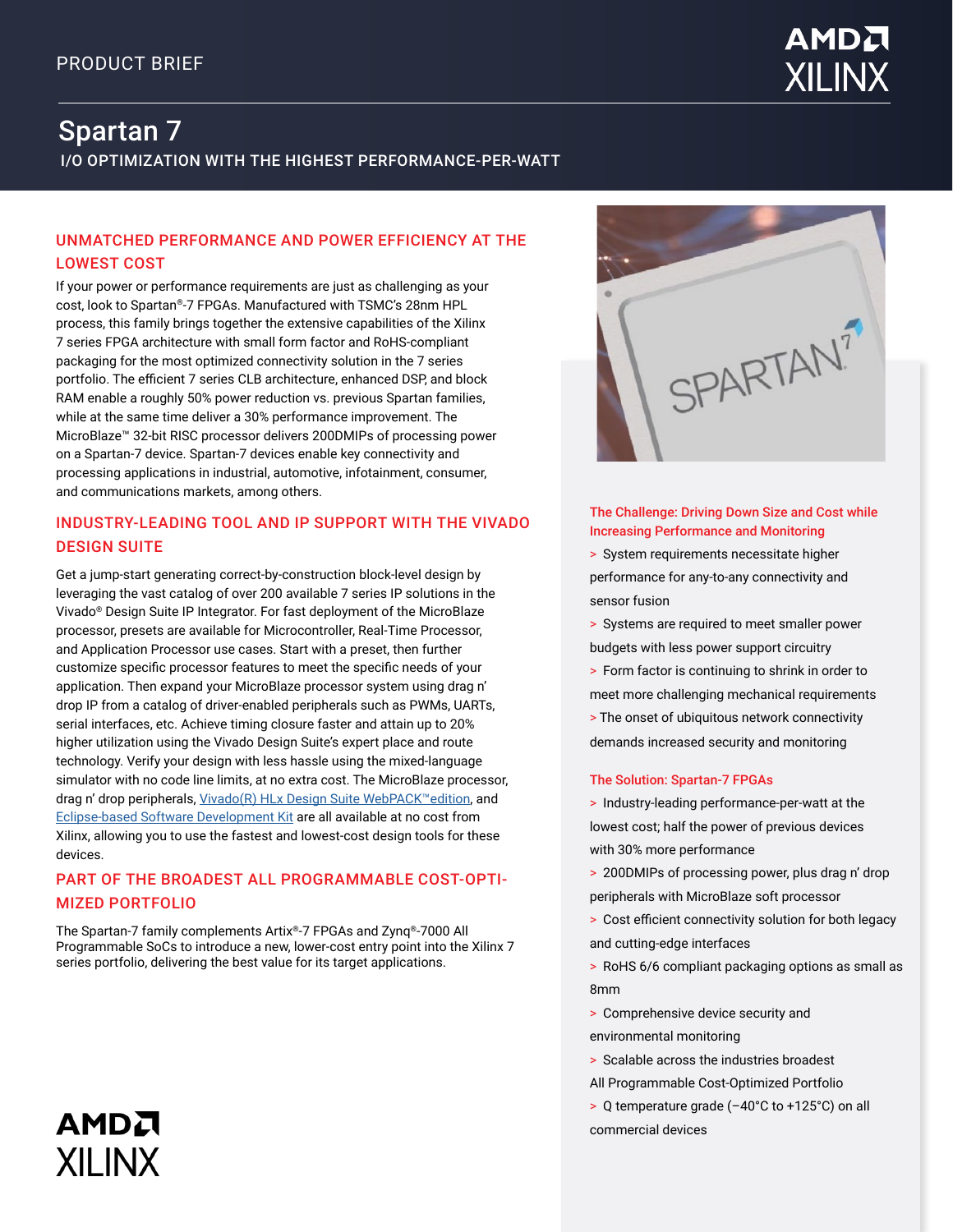# KEY CAPABILITIES OVERVIEW SPARTAN 7

#### **Half the Power with Increased Performance**

- > Half the total power of the previous Spartan family
- > Sub-watt performance ranging from 6K 102K logic cells
- > Lowest-power industrial speed grade offering (-1LI)
- > 30% faster logic performance than the previous generation Spartan family
- > A smart mix of logic resources with capacity of up to 102K logic cells for high-performance systems
- > Enhanced DSP block provides up to 176GMACs at 551MHz
- > 200DMIPs MicroBlaze processor in Microcontroller, Real Time Processor, or Application Processor configuration
- > Wide temperature grade offering allows –40°C to +125°C on commercial devices

#### **Any-to-Any Connectivity**

- > Support for major single-ended and differential I/O standards
- > Connect faster with 1.25Gb/s differential I/O, and up to 240Gb/s max aggregate bandwidth
- > 800Mb/s DDR3 line rates and 25.6Gb/s peak bandwidth per memory controller
- > Connect at lower cost and with ultimate flexibility using the optimized, soft memory controller
- > Simplify high-bandwidth interfaces with multi-voltage, multi-standard high-performance SelectIO™ interface banks with 3.3V capability

#### **Lowest Cost**

> 28nm HPL process from TSMC with cost-optimized packaging and dedicated IP blocks like the XADC integrated dual analog-todigital converters, and voltage/thermal monitoring to help reduce overall BOM cost

#### **Innovative Packaging**

- > At 8mm, industry's smallest form factor package for a 28nm FPGA
- > Lowest cost packaging with simple breakout
- > RoHS 6/6 Compliant

#### **Security and Monitoring**

- > Device DNA serial number and eFUSE identifier
- > AES256 CBC Mode bitstream decryption & SHA-256 bitstream symmetric authentication
- > Tamper monitoring and responses
- > Integrated supply voltage and thermal monitoring

#### **Industry's Best Tool Flow**

- > Faster timing closure and up to 20% higher utilization using the Vivado Design Suites' expert place and route technology
- > Bare metal, freeRTOS, and Linux support for MicroBlaze processor with drag n' drop peripherals
- > 200+ available IP solutions in Vivado IP Integrator for correct-by-construction block-level design
- > Easier verification with Vivado's mixed-language simulator at no extra cost and with no code line limits
- > Spartan-7 production devices supported by the free Vivado HL WebPACK Edition. Download at [www.xilinx.com/vivado](http://www.xilinx.com/vivado)

# AMDA **XII INX**